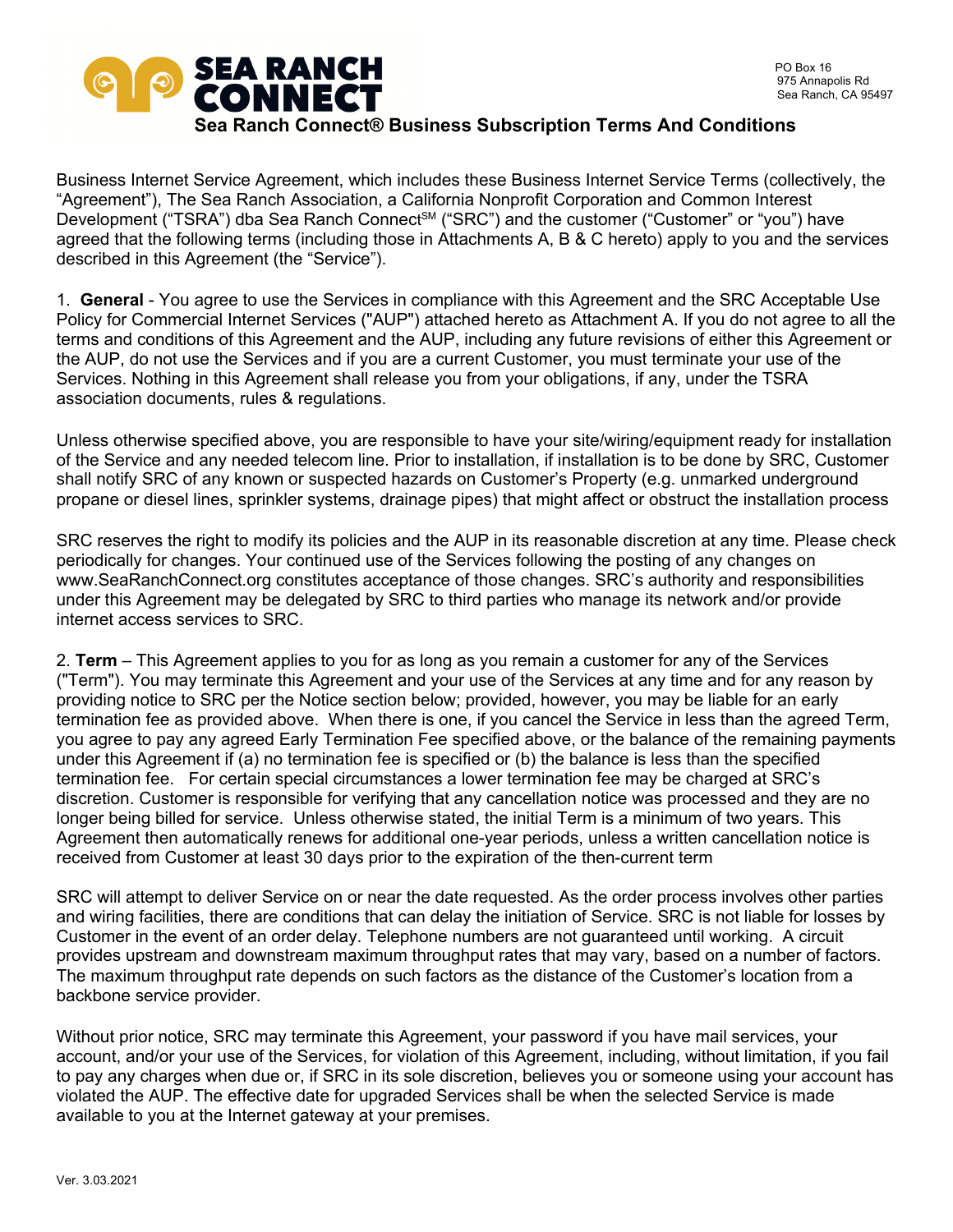3. **Payment and Billing** - The rates and charges for the Services shall be as set forth above. Additional billing policies are set out in Attachment B to this Agreement. Customer is responsible financially for all set up costs, including any costs associated with running cabling from the curb to customer's building.

Any applicable sales, use, excise, or other taxes, fees or regulatory costs, or charges imposed on you or SRC as a result of providing the Services will be added to the charges for the Service as permitted or required by law. You will be invoiced monthly for usage of the Services and for any other services utilized by you or other users of your account, which are billed for by SRC in connection with the Services. You agree to pay all applicable rates and charges for the Services, including, without limitations, any applicable fees and taxes, by the due date set forth in your billing statement, and to pay any interest or late fees incurred for late payment. Delinquent accounts may be suspended or cancelled at SRC's sole discretion; however, charges will continue to accrue until the account is cancelled. SRC may bill an additional charge to reinstate a suspended account.

4. **Service Credits** - In the event of certain Service interruptions, SRC's third party Internet service provider and billing agent ("ISP") will issue you a credit in accordance with Attachment B to this Agreement. Attachment B contains the full policy on service credits. This is the sole remedy available to you for Service disputes. You must give notice per the Notice section below of any such Service interruption or claim for service credits within 30 days of the event related to the claim.

5. **Your 24/7 Tech Support** – Contact SRC's technical support and customer support at support@searanchconnect.org, or by calling 1-866-270-1613 if you need tech support for a particular problem or to report an emergency.

If a SRC or Contractor technician is dispatched at the request of Customer, Customer will be billed for services provided at the standard SRC rates. If SRC or its Contractor determines that the problem was the responsibility of SRC or an associated third party, service charges may be waived.

6. **Limitations** - Your monthly usage will not be capped, and bandwidth will not be throttled, subject however to the Terms of Service in this Agreement. Using a commercial account for unusually high volume messaging, or any other unreasonable, excessive use is prohibited. If your use significantly impacts SRC's ability to provide Services or network resources, your use of the Services may be terminated or limited immediately and without any notice to you. The resale of Services is strictly prohibited. Any activity that causes a disruption in the network integrity of SRC or its vendors, whether directly or indirectly, is strictly prohibited and could result in termination of service. This may include but is not limited to: IRC servers, adult-content servers and bots. SRC reserves the right to modify or terminate Services at its sole discretion.

7. **Monitoring the Services** - SRC has no obligation to monitor the Services, but may do so and disclose information regarding use of the Services for any reason if SRC, in its sole discretion, determines that it is reasonable to do so, including, without limitation, to: (i) satisfy laws, regulations, or governmental or legal requests; (ii) operate the Services properly; or (iii) protect itself and its customers.

You have the responsibility to monitor your accounts for access to newsgroups and websites that may contain improper material. You may notify SRC of the continual receipt of e-mail that you view as illegal or that is unsolicited. You must not design or provide systems used for the collection of information about others without their explicit knowledge and consent.

SRC reserves the right to monitor and maintain the security of its network. This includes removing illegal content from your mailbox on our mail server if you are purchasing mail services. This also includes suspending your account when we find that your connection is the root of spam related e-mails and or any viruses. Use of any hacking related software or the use of packet sniffing software is expressly forbidden by any customer. Detection of these kinds of software will result in an immediate suspension of the account without a refund. We also reserve the right to determine that the offending activity has been stopped prior to the account being reactivated. We will routinely monitor the network for any such harmful or illegal activity.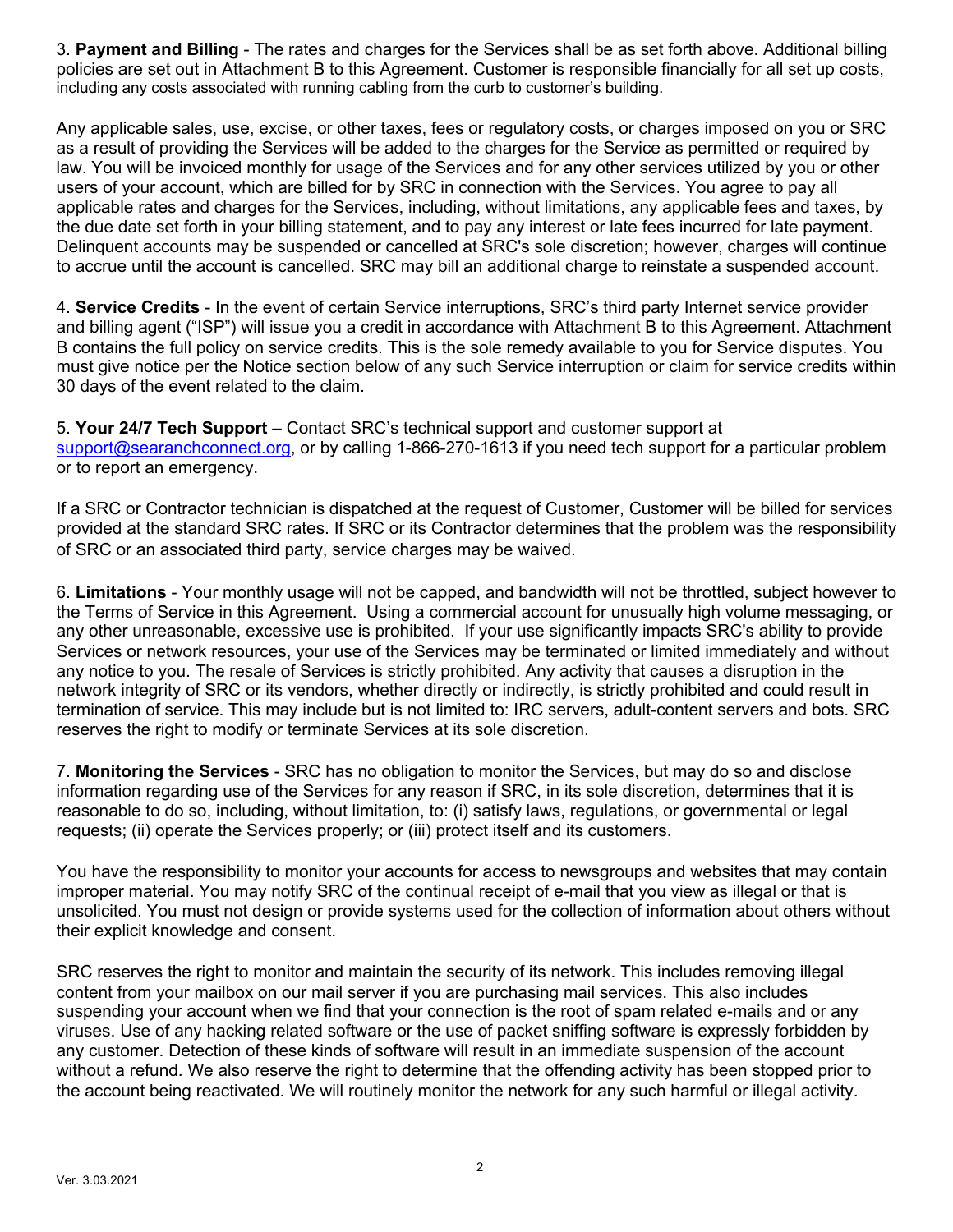8. **Your Equipment** – you must use SRC approved equipment to connect to the Internet. Non-SRC approved equipment will be handled on an individual basis as specified by SRC. SRC is not responsible for troubleshooting, diagnosing or repairing customer provided/managed equipment. If you cause damage to SRC equipment or facilities due to negligence or abuse, you will be responsible for the costs of replacement of said equipment or facilities on a time and materials basis.

9. **Internet Network Security** - you acknowledge that the Internet is not a secure network. Confidential or sensitive information should not be transmitted over the Internet. SRC is not responsible for loss or theft of information transmitted over the Internet. The ISP powering the SRC network endeavors to catch all emailsourced viruses, but it cannot guarantee detection and removal of all viruses or other harmful programs. Circumstances where viruses can get through the virus scanning systems include, but are not limited to, new viruses where software manufacturers have not yet issued signatures, as well as all situations of encrypted or compressed emails, which by their nature may not be scanned. SRC recommends that you have anti-virus software installed on your computer for the purpose of detection, scanning and removal of any new or preexisting system viruses and the like on your hard drive.

**10**. **Service Usage Restrictions** - The Service may not be used in violation of any generally accepted Internet or community standards or any applicable laws or regulations. You agree to not violate the acceptable use policy ("AUP") attached hereto as Attachment A. Any such violations are grounds for termination of the Service and the collection of applicable damages suffered by SRC or its Service partners. SRC reserves the right to amend the AUP and any such modification shall be effective when posted on the website www.SeaRanchConnect.org.

The AUP prohibits sending unsolicited bulk commercial advertising ("Spam") and SRC will immediately suspend or terminate any account which it believes, in its sole discretion, is transmitting or is otherwise connected with any Spam. You agree to pay SRC's actual damages in any way arising from, or related to, any Spam transmitted by, or in any way connected to, you, to the extent such actual damages can be reasonably calculated. If actual damages cannot be reasonably calculated, you agree to pay SRC liquidated damages of \$4 for each piece of Spam transmitted from your account.

SRC plans to send notice of any violations to you before termination, but is not required to do so. When an account has been terminated or suspended, the reactivation of the old account or the acquisition of a new account will only be allowed by the express approval of SRC. The account may be held responsible for any charges associated with installation or activation, whether it is for a new account, or a suspended or terminated account.

**11. IP Addresses and Routing Network Numbers** - Any IP number assigned to Customer will only be used for the agreed Service. Upon IP address reassignment or expiration, service cancellation, or termination of the Agreement, Customer shall relinquish to SRC any IP addresses or address blocks previously assigned to Customer by SRC. SRC reserves the right to reclaim from Customer any assigned IP addresses that are not used by Customer within 90 days of their assignment. All Classless Inter-Domain Routing ("CIDR") network numbers that may be required for the Service shall be provided solely by SRC. When the Service ends, all CIDR numbers must be relinquished to SRC for reallocation to other customers and will not be available for continued use by the departing Customer.

**12**. **Liability** – SRC PROVIDES ITS SERVICES "AS IS" AND WITHOUT ANY WARRANTY, EXPRESS, IMPLIED OR STATUTORY. SRC SPECIFICALLY DISCLAIMS ANY IMPLIED WARRANTIES OF TITLE, MERCHANTABILITY, FITNESS FOR A PARTICULAR PURPOSE AND NON-INFRINGEMENT FOR THE SERVICES AS PROVIDED. SRC FURTHER DISCLAIMS ANY EXPRESS OR IMPLIED WARRANTIES THAT ITS SERVICE WILL MEET YOUR REQUIREMENTS, WILL ALWAYS BE AVAILABLE, ACCESSIBLE, UNINTERRUPTED, TIMELY, SECURE, OR OPERATE WITHOUT ERROR. SRC SHALL NOT BE LIABLE UNDER ANY CIRCUMSTANCES TO YOU OR ANY THIRD PARTY FOR ANY INCIDENTAL, SPECIAL, PUNITIVE OR CONSEQUENTIAL DAMAGES OF ANY NATURE WHATSOEVER, INCLUDING BUT NOT LIMITED TO LOST DATA OR LOST PROFITS OR REVENUES OCCASIONED BY SRC'S ACTIONS OR INABILITY TO PERFORM ITS OBLIGATIONS HEREUNDER OR ARISING FROM SOFTWARE OR HARDWARE MALFUNCTIONS. IN NO EVENT SHALL SRC'S AGGREGATE LIABILITY TO A CUSTOMER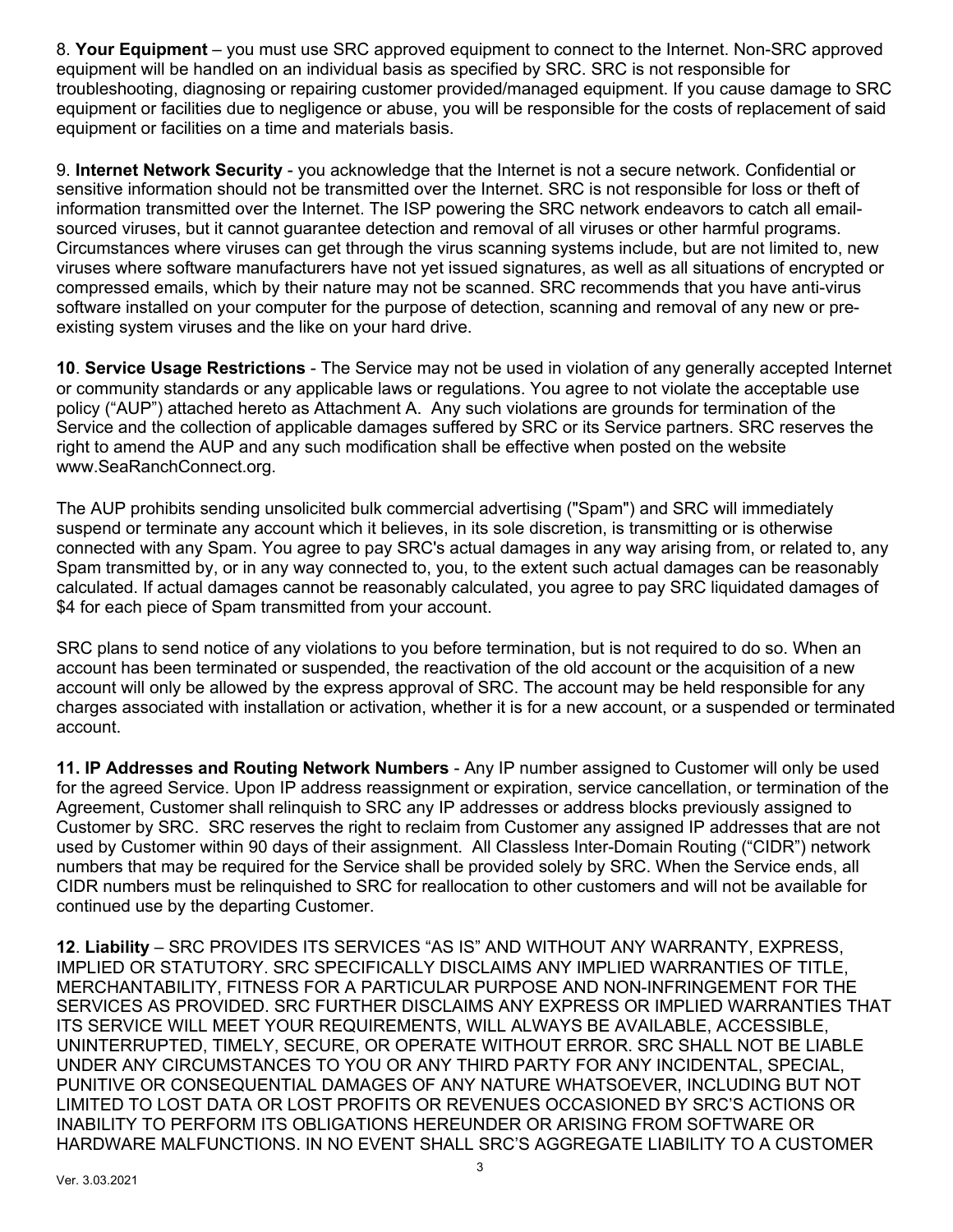UNDER THIS AGREEMENT FOR INDEMNITY, CONTRIBUTION, BREACH OF STATUTORY DUTY, CONTRACT CLAIMS, NEGLIGENCE, STRICT LIABILITY OR OTHER THEORY OR TORT, EXCEED \$200. THE EXISTENCE OF ONE OR MORE CLAIMS SHALL NOT ENLARGE THIS LIMITATION.

CUSTOMER SPECIFICALLY AGREES THAT THE FOREGOING LIMITATION ON LIABILITY SHALL ALSO EQUALLY LIMIT THE LIABILITY OF THE ISP (OR SUCH OTHER SUCCESOR SERVICE PROVIDER) THAT IS POWERING THE SRC NETWORK.

**13. Notices** - Notification to either party to this Agreement will be sufficient when emailed to the other party or if mailed to the other party's address set forth herein and deposited in the US mail with adequate postage prepaid. For emails to SRC, for service and technical support issues send to SRCsupport@SRCservices.com, for billing, termination, address changes and service credits, send to billing@SeaRanchConnect.org. Such address may change by a written notice providing the new address to which notification is to be made. SRC reserves the right to contact you via mail, e-mail or telephone for Service changes, billing alterations, newsletters, questions or Service offerings. SRC does not sell or provide your information to third parties other than as may be required of it by law or valid legal process or to process billings and collections for SRC.

All notices or communications to SRC shall be addressed to:

The Sea Ranch Association ATTN: Sea Ranch Connect notifications@searanchconnect.org If using US mail: PO Box 16, The Sea Ranch CA 95497 If using a service such as FedEx, UPS, or DHL: 975 Annapolis Road, The Sea Ranch CA 95497

**14**. **Misc. Terms** - The Service being provided hereunder is also subject to the following terms:

a) You agree to indemnify and hold harmless SRC, its owners, employees, directors, and Service partners against any claim or action or damages arising from the operation of your business, if any, or any equipment under your control.

b) You agree not to use any software or hardware to enable your system to transmit or receive data at rates higher than those you have contracted with SRC to provide.

c) You agree not to connect any unauthorized device to the SRC fiber system.

d) Customer shall allow TSRA and its contractors to collect and maintain Customer's subscriber information (including name, address, phone, email, property information, certain technical and operational data, etc.) relevant to providing Services to the Customer, subject to the Sea Ranch Connect Privacy Policy, which is Attachment C hereto.

e) In the event of any suit or other legal action arising from or relating to this Agreement, the laws of the State of California shall apply. Venue shall be in the Superior Court of Sonoma County, California. The prevailing party shall be entitled to recover all of its reasonable and necessary costs and expenses, including such sum as the Court may judge reasonable for attorney fees, including fees upon appeal of any judgment or ruling.

**15. General Terms** - The waiver or failure by either party to exercise in any respect any right provided for in this Agreement shall not be deemed a waiver of that right in the future or of any other right under this Agreement. If any provision of this Agreement is held by a court of competent jurisdiction to be contrary to law, the remaining provisions of this Agreement will remain in full force and effect. This Agreement, including the documents incorporated herein by reference, represents the complete agreement and understanding of the parties with respect to the subject matter herein and supersedes any other representations. In the event of a dispute under this Agreement, the prevailing party is entitled to recover its expenses, including reasonable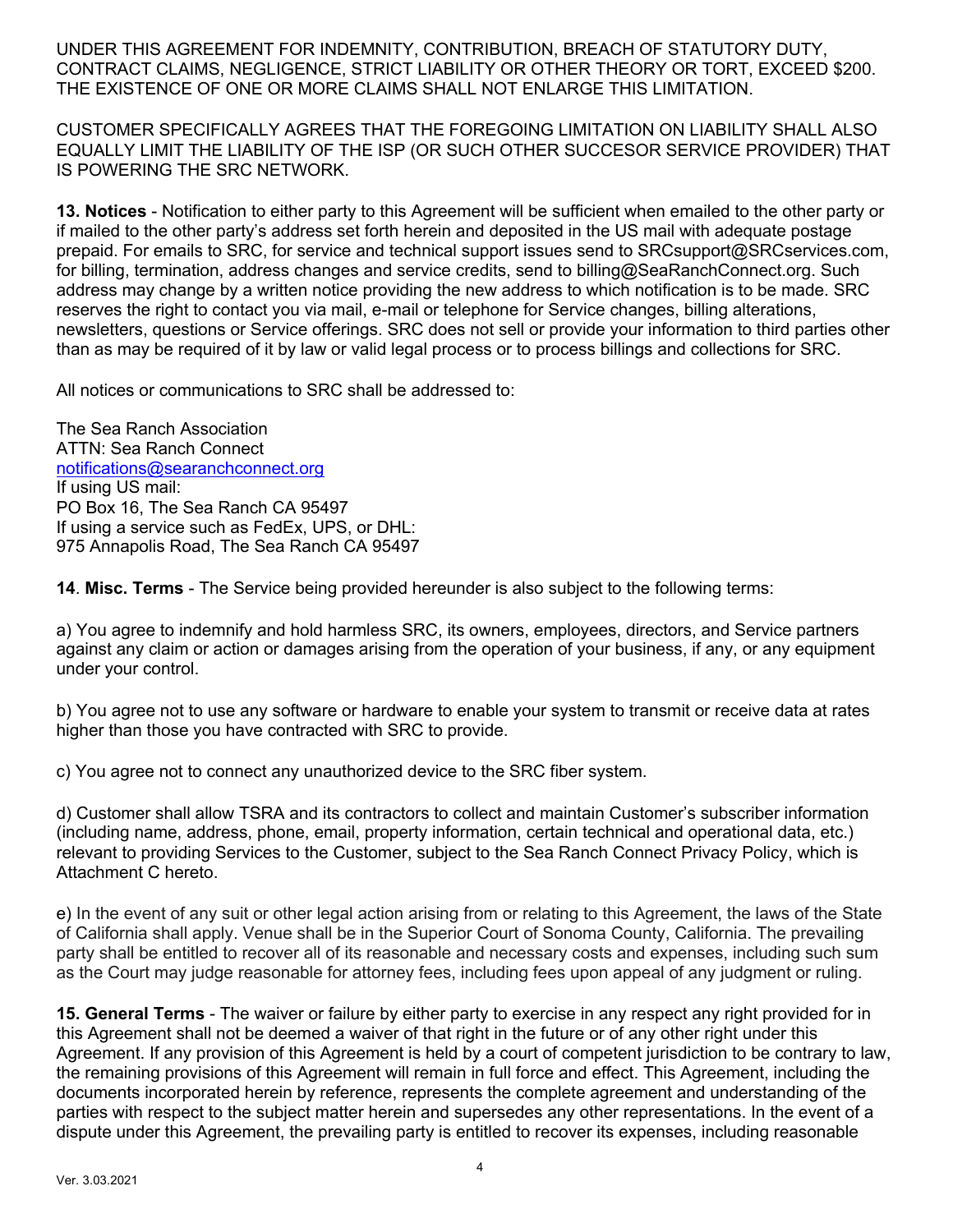attorneys' fees. All terms and provisions of this Agreement, which should by their nature survive the termination of this Agreement, shall so survive.

Customer has read and accepts all Sea Ranch Connect Terms of Service, as described on the Sea Ranch Connect website (www. SeaRanchConnect.org), as may be amended from time to time, which are incorporated herein by this reference. It is Customer's responsibility to review the Terms of Service periodically to be informed of their content.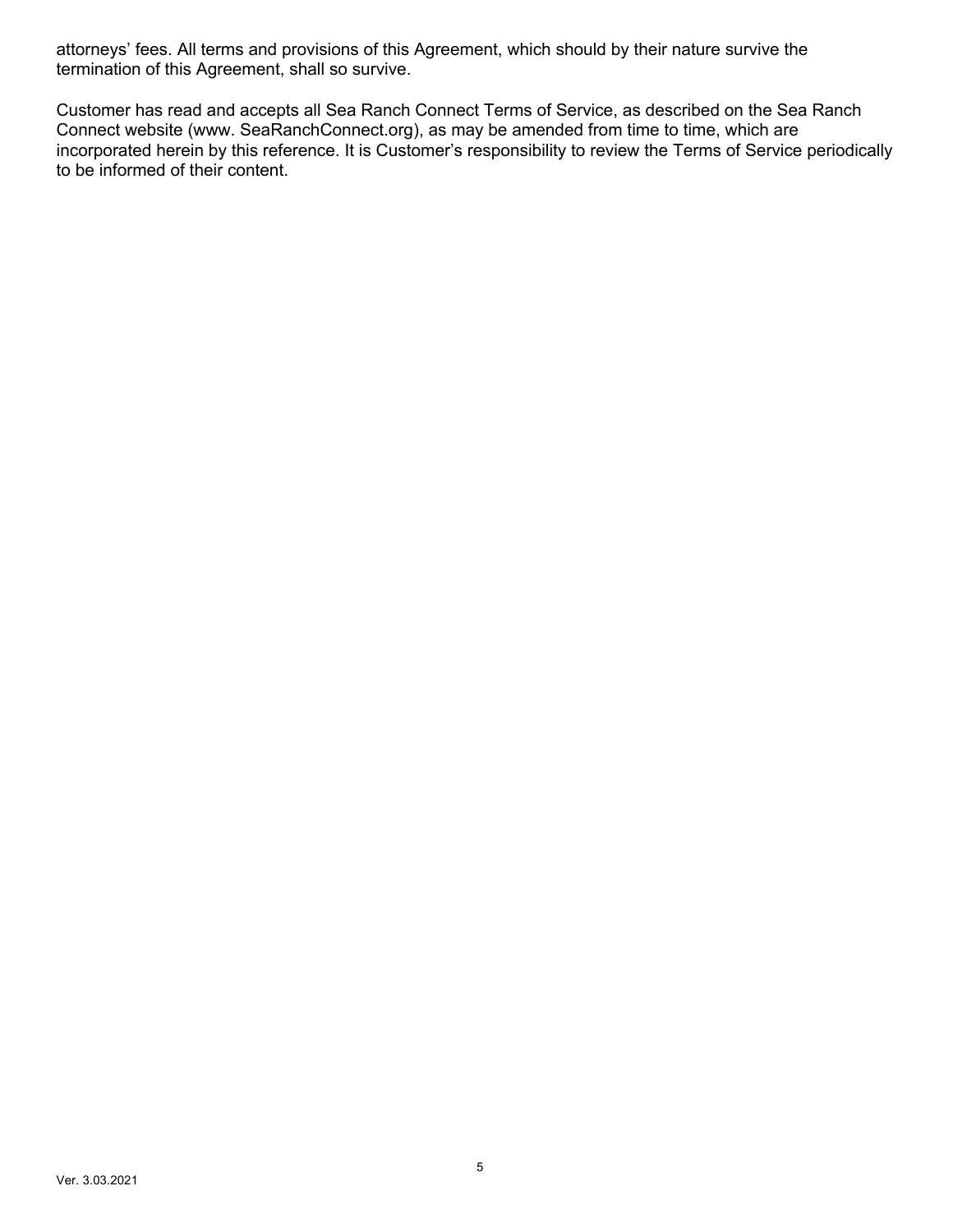# **Attachment A**

# **SRC Acceptable Use Policy for Commercial Internet Services**

System abuse is strictly prohibited. SRC may terminate or modify service immediately and may bill for any resulting support charges if you engage in system abuse. Actions which constitute system abuse include, but are not limited to:

1) Attempting to circumvent user authentication or security of any host, network, or account on SRC systems or those of its Internet service partners, or the Internet at large ("cracking").

2) Attempting, in any way, to interfere with or deny service to any user or any host on the Internet.

3) Forging email or USENET posting header information.

4) Excessive forwarding or posting of "chain letters" (multiple forwarding) of any type.

5) Posting inappropriate messages to USENET newsgroups e.g., posting large numbers of unsolicited posts indiscriminately ("spamming"), or posting encoded binary files to USENET newsgroups not specifically named for that purpose.

6) Attempting to cancel, supersede, or otherwise interfere with email or USENET posts other than one's own.

7) Engaging in harassment, whether through language, frequency, or size of messages.

8) Using an account at another provider to promote an SRC web site in an abusive manner.

9) Using an SRC account or network connection to collect replies to messages sent from another provider which violate these rules or those of that provider.

10) Reselling or sharing SRC services to third parties.

11) Placement of copyrighted or trademarked information not belonging to the posting party on servers maintained by SRC.

12) Using SRC's system or equipment in support of activities that would, if conducted on SRC's system, violate SRC's Acceptable Use Policies.

13) Persistently accessing SRC connection telephone numbers or the telephone numbers of its internet service partners with the intent or effect of making those numbers inaccessible to SRC's other customers.

14) Intentional transmission of any "worm" or "trojan horse" or similar software which is destructive to personal computers, servers or computer systems.

15) Any activity which SRC believes, in its sole judgment, to be in support of spamming activities.

16) Sending large numbers of unsolicited mail messages (i.e., "junk mail") this includes adding or attempting to add addresses to any mailing list without explicit positive consent of the addressee. SRC does not authorize the use of any computer network to accept, transmit or distribute unsolicited bulk e-mail sent from the internet to its customers. SRC does not authorize the harvesting or collection of screen names from its equipment or customers or its internet partners for the purpose of sending unsolicited bulk e-mail. SRC reserves the right to take all legal and technical steps available to prevent unsolicited bulk e-mail or other unauthorized e-mail from entering, utilizing or remaining within the SRC system. Unauthorized use of the SRC system or that of its internet partners in connection with the transmission of unsolicited bulk e-mail or counterfeit or misleading e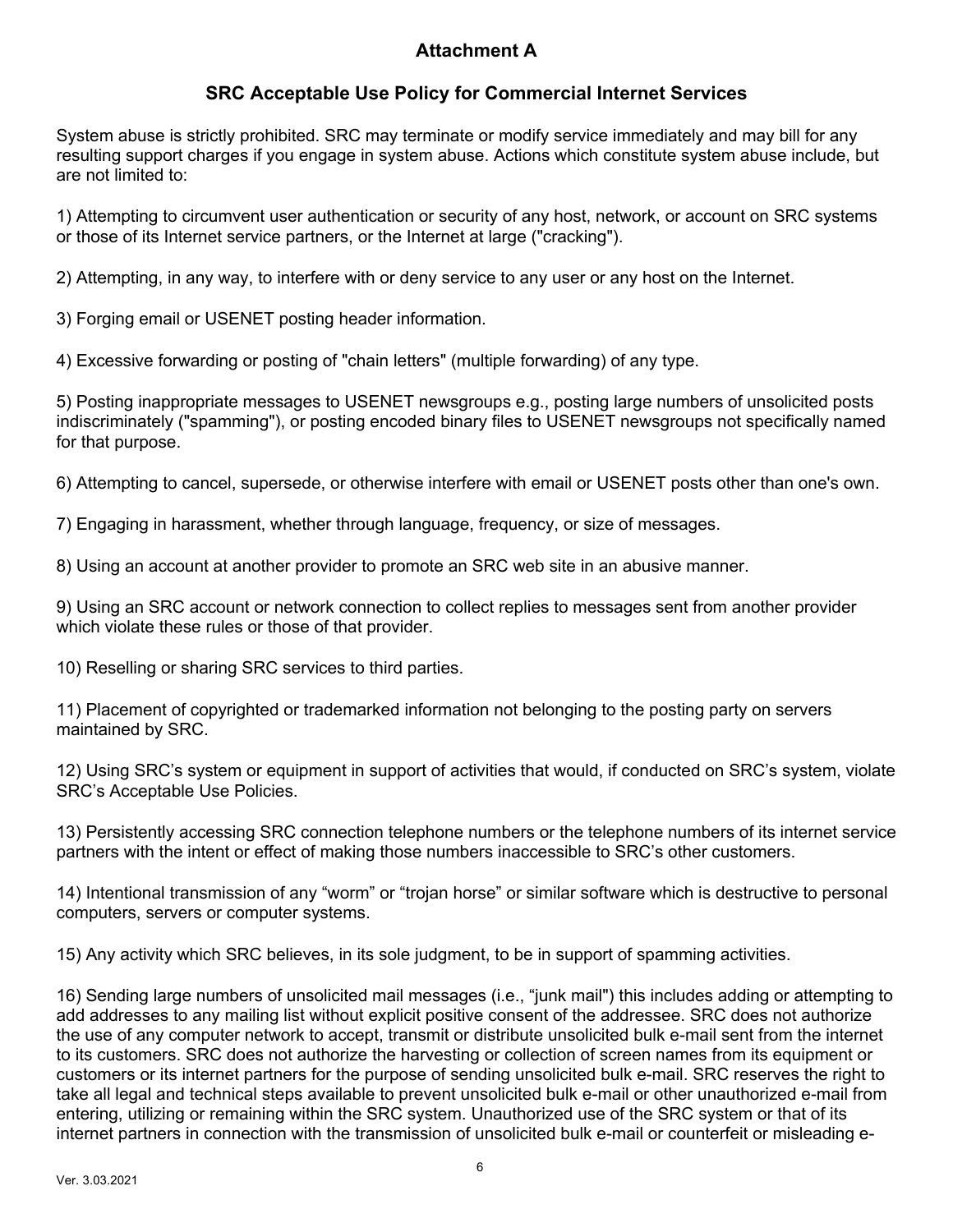mail may result in substantial civil penalties against the sender, including those provided by the California anti-SPAM law (Business & Professions Code § 17529.5) and the federal Computer Fraud and Abuse Act (18 U.S.C. sections 1030 et seq.).

17) Automated or manual generation of network traffic to simulate hits to blogs or other web-sites for reasons other than the good-faith intention of an Internet user to visit a Web site to purchase goods or services or to obtain information, or with the intent to promote an unrelated web site. Examples: Click Fraud, Referrer Log Spamming, Web-based comment spam.

18) Damage to any equipment in the user's possession, which is owned by SRC, will void the warranty on that piece of equipment and the customer will be responsible for paying for any resulting repairs or replacements.

19) Excessive bandwidth usage is defined as using more than 75% of your maximum allowed bandwidth on average, during any month, excluding additional customer services such as Private VLANS. If your use of the Service is found to be excessive, SRC may, in its sole discretion, place additional restrictions on your service, and suggest an upgrade of your service plan.

20) All telephony devices connected to the integrated telephone ports on your SRC portal must comply with FCC standards for operation on United States telephone networks. Use of telephony equipment not designed for United States telephone networks is expressly forbidden. You will be responsible for paying for any resulting repairs or replacements or other losses for violations of this paragraph.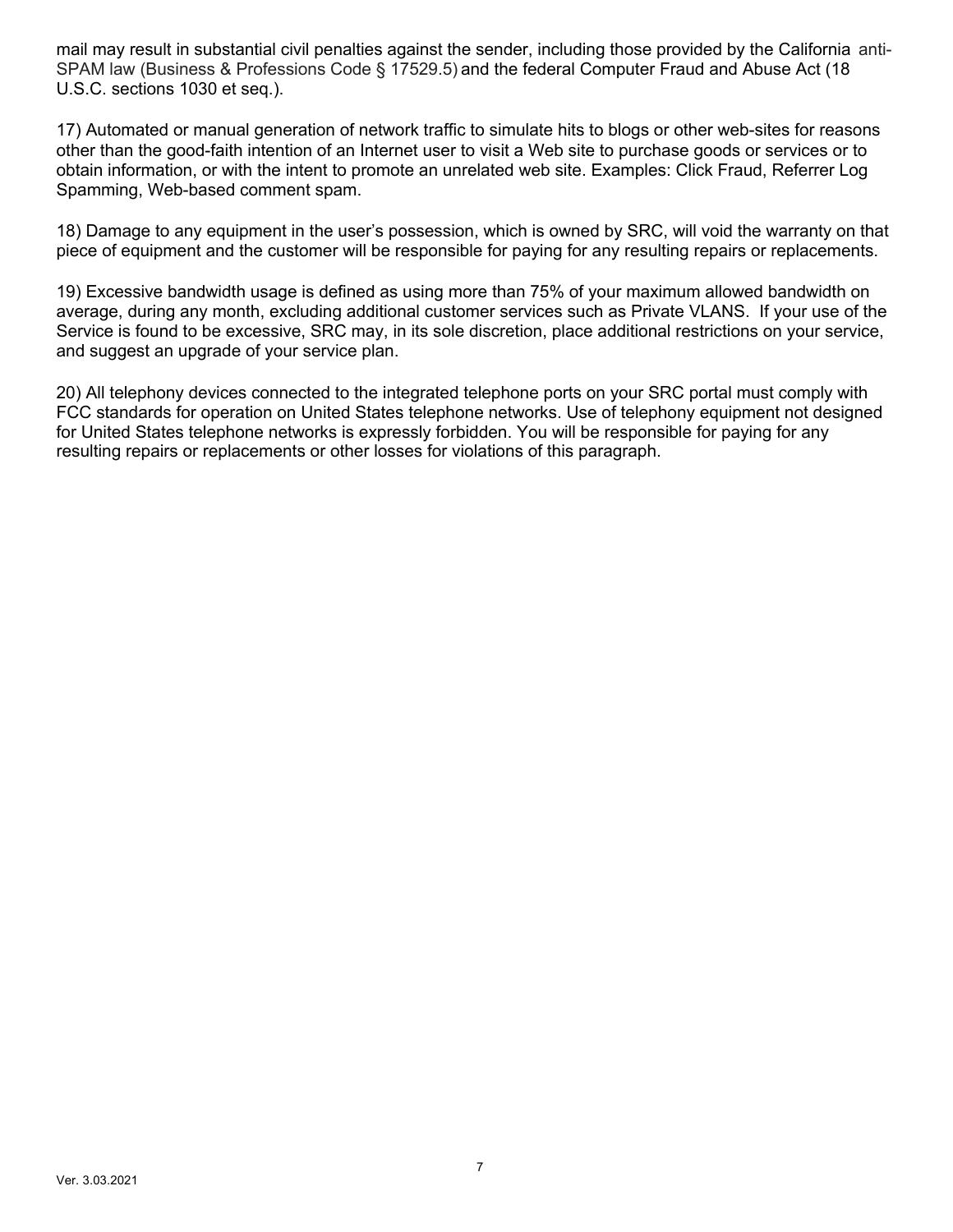### **Attachment B Billing Policies**

• Charges are billed to and payable by Customer upon such time as the SRC system is activated and operational, and "data packets" are successfully delivered to Customer over the network ("Activation Date"). For payment purposes, the initial term of this Agreement commences on the Activation Date.

• The billing cycle is monthly, the final due date for payment prior to collection action is the last day of the month.

• Payments can be made by ACH bank draft or Debit/Credit card.

• There will be a charge of \$35 for checks that are dishonored; however, that charge will be credited back to your account if you change to a valid automated payment method within 30 days.

• All invoices will be sent on the 1st of the month by email, or made available to you on a website for viewing if you prefer. There is a charge of \$2.50 a month if you want to receive a paper statement by US mail.

• All cards and bank drafts will be processed on the first business day of the month.

• All billing correspondence will be e-mailed to your e-mail account unless otherwise requested.

• All payments must be received by the last day of the month to avoid an interruption of service. Your internet access will be suspended if payment is not received by the last day of the month. If you are suspended, a reconnection fee shall apply to reinstate the Service. You will be notified promptly if your automatic ACH or bank card payment is not accepted.

• Billing related requests or questions should be directed via e-mail to billing@SeaRanchConnect.org

• Any partial payment will be regarded as a prorating for that month and service will cease when the prorated amount runs out.

• Except as specifically noted in this Agreement, no refunds on equipment or Service will be given. All sales are final, and no promise or guaranty is given to quality of Service other than as set out immediately below.

**Service Unavailability Credits.** Subscriber Service Credits are issued based on events described in Section 6 of the COMMERCIAL SERVICE LEVEL AGREEMENT (Attachment D)

1. A Service credit will not be issued for Service unavailability events caused by the following:

1.1. Negligent acts or omissions of SRC or its agents or contractors, but service credits will be issued for outages caused by negligent acts or omissions of SRC's ISP.

1.2. The failure or malfunction of equipment, applications, or systems not owned or controlled by the ISP.

1.3. Scheduled service maintenance, alteration, or implementation during the scheduled duration of the maintenance, alteration, or implementation window, and said window shall not exceed four hours.

1.4. Force Majeure Events. Neither SRC nor the powering ISP will be liable for any loss or damage or Service credits resulting from any cause beyond its reasonable control (a "Force Majeure Event"), including without limitation an "act of God", insurrection or civil disorder, act of terrorism, war or military operations, national or local emergency, acts or omissions of government or other competent authority, compliance with any statutory obligation or executive order not otherwise applicable to SRC or ISP in the ordinary course of its business, fire, weather of exceptional severity, or any act or omission beyond the reasonable control of SRC or ISP. Upon the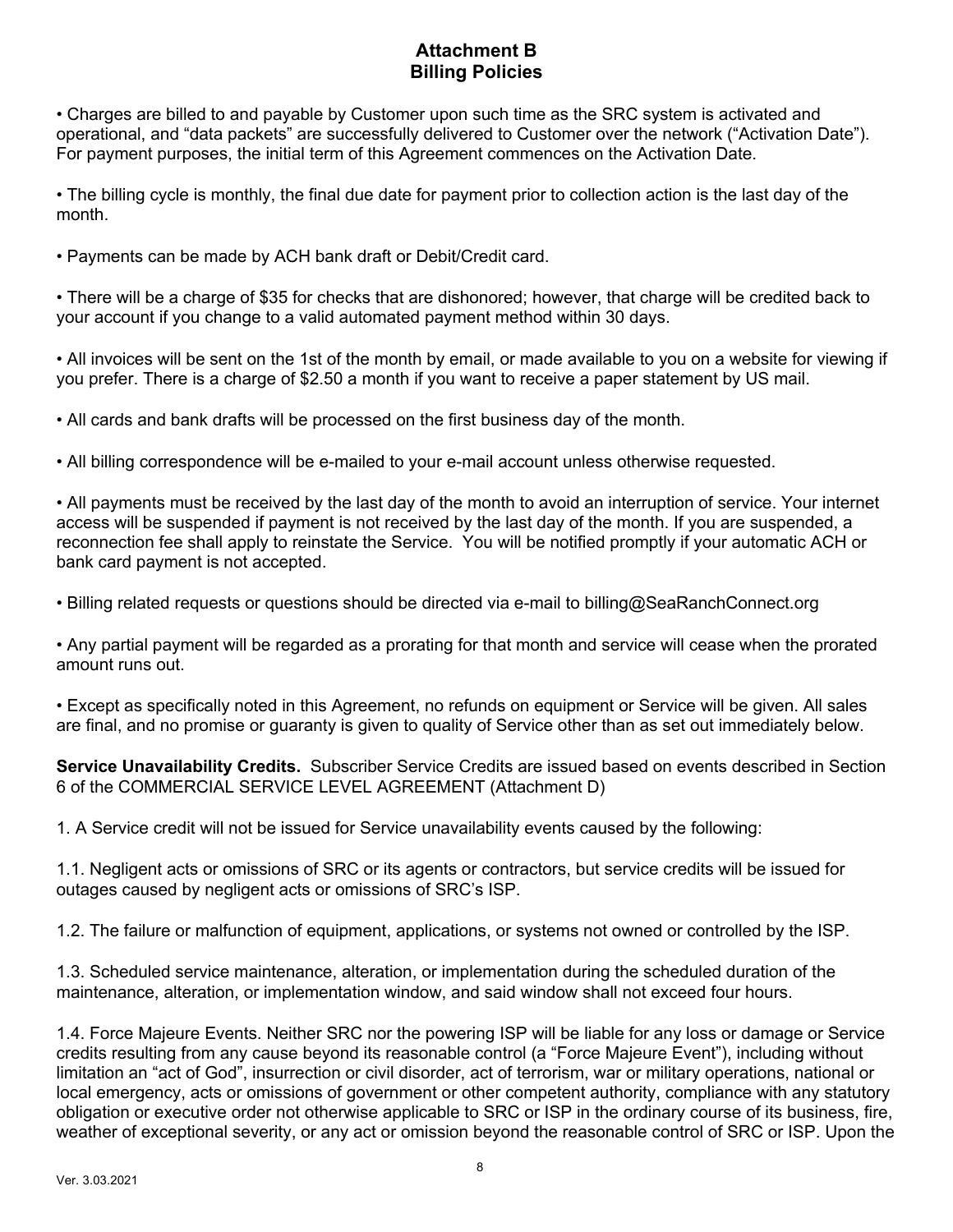occurrence of a Force Majeure Event and to the extent such occurrence interferes with SRC or ISP's performance of its obligations, SRC and ISP will be excused from performance during the period of such interference, provided that the ISP uses all commercially reasonable efforts to avoid or remove such causes of nonperformance.

2. Provisioning Credit.

If ISP does not activate the Service by the agreed upon install date, ISP will, upon written request received within 30 days following the agreed upon install date, waive or issue a credit against one month's monthly recurring charges for the Service not activated. This activation commitment does not apply where the delay is the result of (i) the negligence or acts of SRC or its agents (other than the ISP); (ii) the failure or malfunction of non-ISP equipment or systems; (iii) failures in communication of site install requirements by customer; (iv) access to customer install site is not available; or (v) circumstances beyond the reasonable control of the ISP.

3. General.

3.1 No credit will be issued to an individual customer who was primarily responsible for the Service unavailability for which the customer is seeking a credit.

3.2 No credit will be issued for credit first requested by customer more than 30 days after the Service unavailability.

3.3 A Service credit is the sole remedy available to a customer or user for Service unavailability or other Service problems.

3.4 SRC reserves the right to amend this Service credit policy, and any such modification shall be effective when posted on the www.SeaRanchConnect.org website.